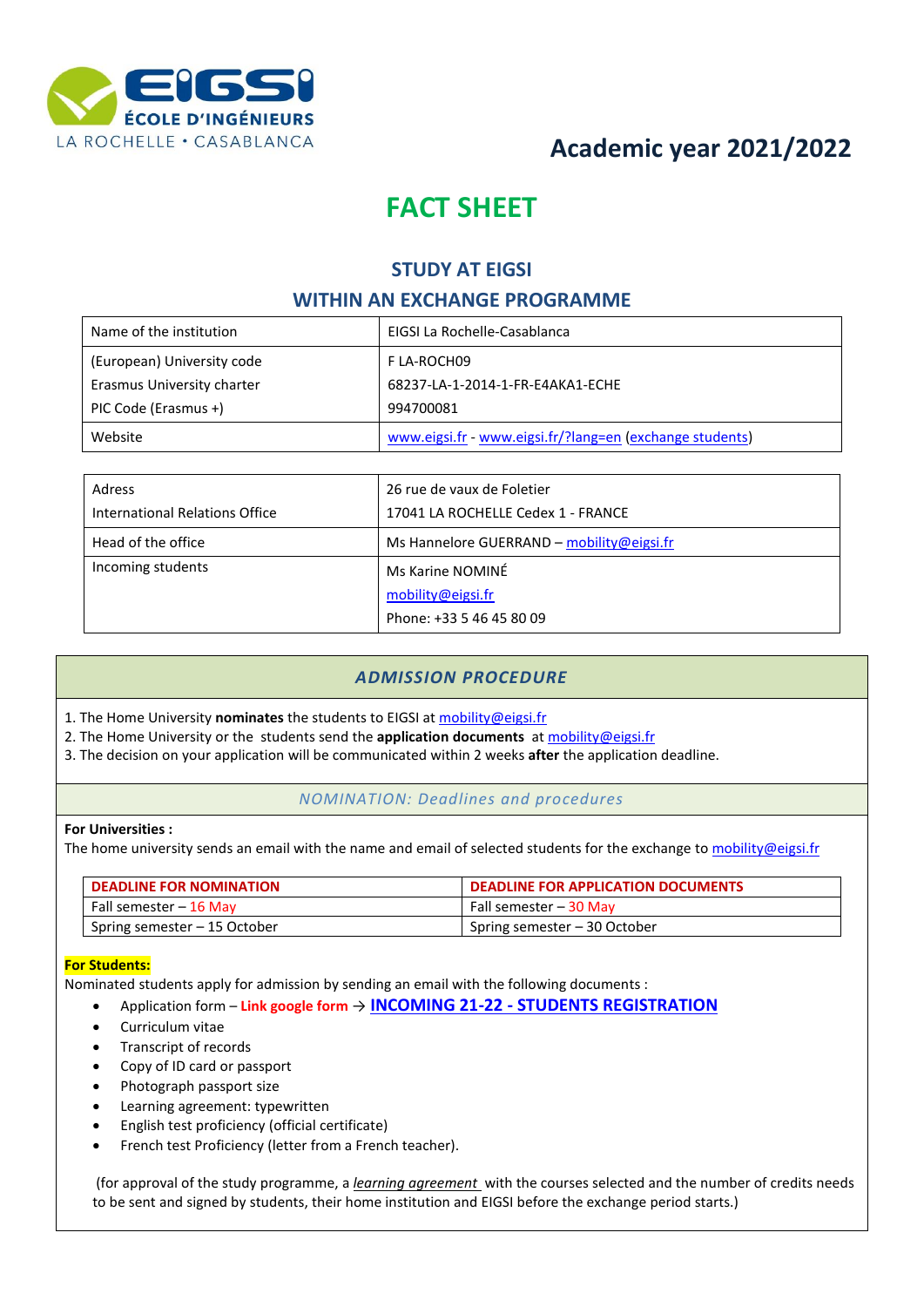### *ACADEMIC CALENDAR*

### **CAMPUS LA ROCHELLE**

**Autumn Semester – S7 - 4** Orientation week : 26/08/2021 – 03/09/2021 (LR) Beginning of term Core Programme: 10/01/2022 Beginning of term : 06/09/2021 Beginning of term Major : 28/02/2022 End of term : 17/12/2021 End of term : 13/05/2022 Exam period : continuous + week 50 Exam period : continuous + week 19

### **CAMPUS CASABLANCA**

**Autumn Semester – S7 - 4** Orientation week : 26/08/2021 – 03/09/2021 (LR) Beginning of term Core Programme: 10/01/2022 Beginning of term : 06/09/2021 Beginning of term Major : 28/02/2022 End of term : 18/12/2021 End of term : 14/05/2022 Exam period : continuous + week 50 Exam period : continuous + week 19

### **th year Spring semester – S8 – 4 th year**

**Semester in English : GEP Semester in French : Core programme and/or Major** Semester break : weeks 44/2021 Semester break : week 8 (only if all academic unit validated)

### **th year Spring semester – S8 – 4 th year**

**Semester in French : GEP Semester in French : Core programme and/or Major** Semester break : none Semester break : week 8 (only if all academic unit validated)

### *ORIENTATION WEEK*

**Autumn semester:** an orientation week is mandatory in August for all exchange students before the semester start with French courses; engineering courses; Practical information ( workshops: visa, bank, social security…); discovery of La Rochelle, social activities…

**From Thursday 26th August** (arrival of the students) to Friday 03rd September 2021

### *ACADEMIC INFORMATION*

| <b>FIELD OF STUDY:</b> |  |
|------------------------|--|
|------------------------|--|

# **ENGINEERING MASTER'S DEGREE**

|         | <b>SEMESTER 9</b>          |                |                | SEMESTER 10                  |         |                |                                        |
|---------|----------------------------|----------------|----------------|------------------------------|---------|----------------|----------------------------------------|
| EIGSI 5 | <b>220 hrs</b>             | <b>180 hrs</b> | 30 ECTS        | Final engineering internship |         | <b>30 ECTS</b> |                                        |
|         |                            |                |                |                              |         |                |                                        |
|         | SEMESTER 7                 |                |                | <b>SEMESTER 8</b>            |         |                |                                        |
| EIGSI 4 | 400 hrs At EIGSI or abroad |                | <b>30 ECTS</b> | <b>220 hrs</b>               | 180 hrs | <b>30 ECTS</b> | Internship<br>4                        |
|         |                            |                |                |                              |         |                |                                        |
|         |                            |                |                |                              |         |                |                                        |
|         | <b>SEMESTER 5</b>          |                |                | <b>SEMESTER 6</b>            |         |                |                                        |
| EIGSI 3 | <b>400 hrs</b>             |                | <b>30 ECTS</b> | <b>400 hrs</b>               |         | <b>30 ECTS</b> | Internship<br>$\overline{\phantom{a}}$ |
|         |                            |                |                |                              |         |                |                                        |
|         |                            |                |                |                              |         |                |                                        |
|         | <b>SEMESTER 3</b>          |                |                | <b>SEMESTER 4</b>            |         |                |                                        |
| EIGSI 2 | <b>400 hrs</b>             |                | <b>30 ECTS</b> | <b>400 hrs</b>               |         | <b>30 ECTS</b> | Internship                             |
|         |                            |                |                |                              |         |                |                                        |
|         |                            |                |                |                              |         |                |                                        |
|         | <b>SEMESTER 1</b>          |                |                | <b>SEMESTER 2</b>            |         |                |                                        |
| EIGSI 1 | <b>400 hrs</b>             |                | <b>30 ECTS</b> | <b>400 hrs</b>               |         | <b>30 ECTS</b> | <b>Internship</b>                      |

All study programmes are granted in ECTS credits. A full-time workload amounts to 60 ECTS credits per academic year.

Each Academic Unit (or Teaching Unit) includes several modules.

Validation of one Academic Unit (A.U) is granted if the weighted average of modules of this A.U. is greater than or equal to 10/20.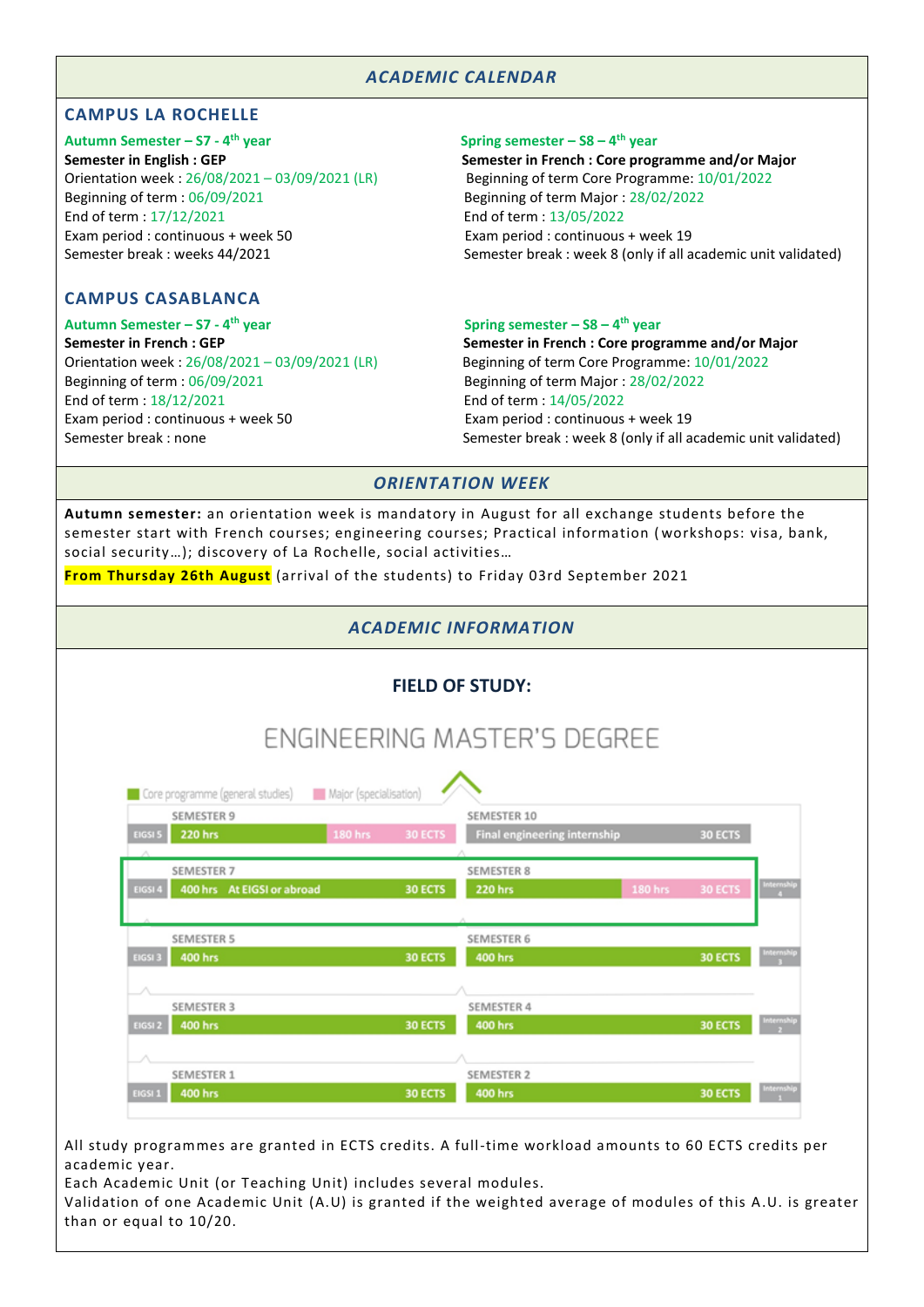Students have the choice between several programmes offered during the 4<sup>th</sup> year of Engineering degree (equiv. Second cycle / 1<sup>st</sup> year Master's or equivalent)

**1 - Semester 7 Global Engineering Programme GEP : (Aug-Dec.)**

- Courses taught in English with 2 options
- French as foreign language
- **Package of 30 ECTS – it cannot be divided. The student must take all the courses**

### **2 - Semester 8 - Core programme + Major : (Jan.-May)**

- Courses taught in French
- **Package of 30 ECTS (15 ECTS for Core Programme + 15 ECTS for 1 major) – it cannot be divided. The student must take all the courses**

### **3 - Semester 8 - 1 major only : (March.-May)**

- Courses taught in French
- **Package of 15 ECTS – it cannot be divided. The student must take all the courses**

#### **4 - Semester 7 + Semester 8 (Aug– May)**

- Courses taught in English (S7) and in French (S8)
- **Package of 45 ECTS** [S7+S8 (Major **or** Core programme)]
- **Or**
- **Package of 60 ECTS** [S7+S8 (Major **+** Core programme)]
- $\Delta$ Limited number of places for the majors

### *LIST OF COURSES*

# **Semester 7 – 4 th year (Fall semester)**

**Language requirements :**

### **Semester 7 B1 level in English (mandatory) + A2 level in French (recommended)**

SEMESTER 7 : GLOBAL ENGINEERING PROGRAM (GEP) PERIOD FROM 26/08/2021 UNTIL 17/12/2021

| <b>CORE PROGRAM</b>                                                       |                              |                |    |
|---------------------------------------------------------------------------|------------------------------|----------------|----|
| <b>ACADEMIC UNIT 1 : ORGANISING &amp; MANAGING</b>                        |                              |                |    |
| <b>Business Game</b>                                                      | Case Study                   | $\mathbf{1}$   |    |
| <b>Corporate Finance</b>                                                  | 1 written Exam               | $\overline{2}$ | 6  |
| <b>Company Management</b>                                                 | <b>Continuous Assessment</b> | $\overline{2}$ |    |
| <b>International Project</b>                                              | <b>Continuous Assessment</b> | $\mathbf{1}$   |    |
| <b>ACADEMIC UNIT 2: INDUSTRIAL ENGINEERING</b>                            |                              |                |    |
| <b>Risk Management</b>                                                    | 1 written Exam               | 1              |    |
|                                                                           | Case Study                   | $\mathbf{1}$   |    |
| <b>Operating Reliability</b>                                              | Case Study                   | 1              | 6  |
|                                                                           | Report                       |                |    |
| 6 Sigma Project                                                           | <b>Oral Presentation</b>     | 3              |    |
|                                                                           | 1 written Exam               |                |    |
| ACADEMIC UNIT 3 : INDUSTRIAL PROJECT/COMPANY CHALLENGE                    |                              |                |    |
|                                                                           | <b>Master Plan</b>           | 1              |    |
| Industrial Project' or 'Company Challenge'                                | Report                       | 2,5            | 5  |
|                                                                           | <b>Oral Presentation</b>     | 1,5            |    |
| <b>ACADEMIC UNIT 4: LANGUAGES AND HUMANITIES</b>                          |                              |                |    |
| <b>Orientation Week (exclusively for Incoming Student)</b>                | Not applicable               | 0              |    |
| French as Foreign Language (Incoming Student)                             | <b>Continuous Assessment</b> | $\overline{2}$ |    |
| <b>Cross-cultural Awareness</b>                                           | Report                       | $\mathbf{1}$   | 5  |
|                                                                           | <b>Oral Presentation</b>     | $\mathbf{1}$   |    |
| <b>Diversity management</b>                                               | Case Study                   | 1              |    |
| <b>OPTIONS 1 OR 2</b>                                                     |                              |                |    |
| <b>ACADEMIC UNIT 5-1 : DATA SCIENCE - OPTION 1</b>                        |                              |                |    |
| <b>Data Visualization</b>                                                 | 1 written Exam               | $\mathbf{1}$   |    |
|                                                                           | <b>Continuous Assessment</b> | $\overline{2}$ |    |
| <b>Multicriteria Optimization &amp; Goal Programming</b>                  | Case study                   | $\overline{2}$ | 8  |
| <b>Information Systems</b>                                                | 1 written Exam               | 1,75           |    |
|                                                                           | <b>Continuous Assessment</b> | 1.25           |    |
| <b>ACADEMIC UNIT 5-2 : MECHANICAL &amp; ENERGY ENGINEERING - OPTION 2</b> |                              |                |    |
|                                                                           | 1 written Exam               | $\overline{2}$ |    |
| <b>Computational Methods in Mechanics</b>                                 | <b>Pratical Work</b>         | $\mathbf{1}$   |    |
| <b>Heat Transfer</b>                                                      | 1 written Exam               | $\overline{2}$ | 8  |
|                                                                           | <b>Pratical Work</b>         | 1              |    |
| <b>Mechanical Vibrations</b>                                              | 1 written Exam               | $\overline{2}$ |    |
|                                                                           |                              | <b>TOTAL</b>   | 30 |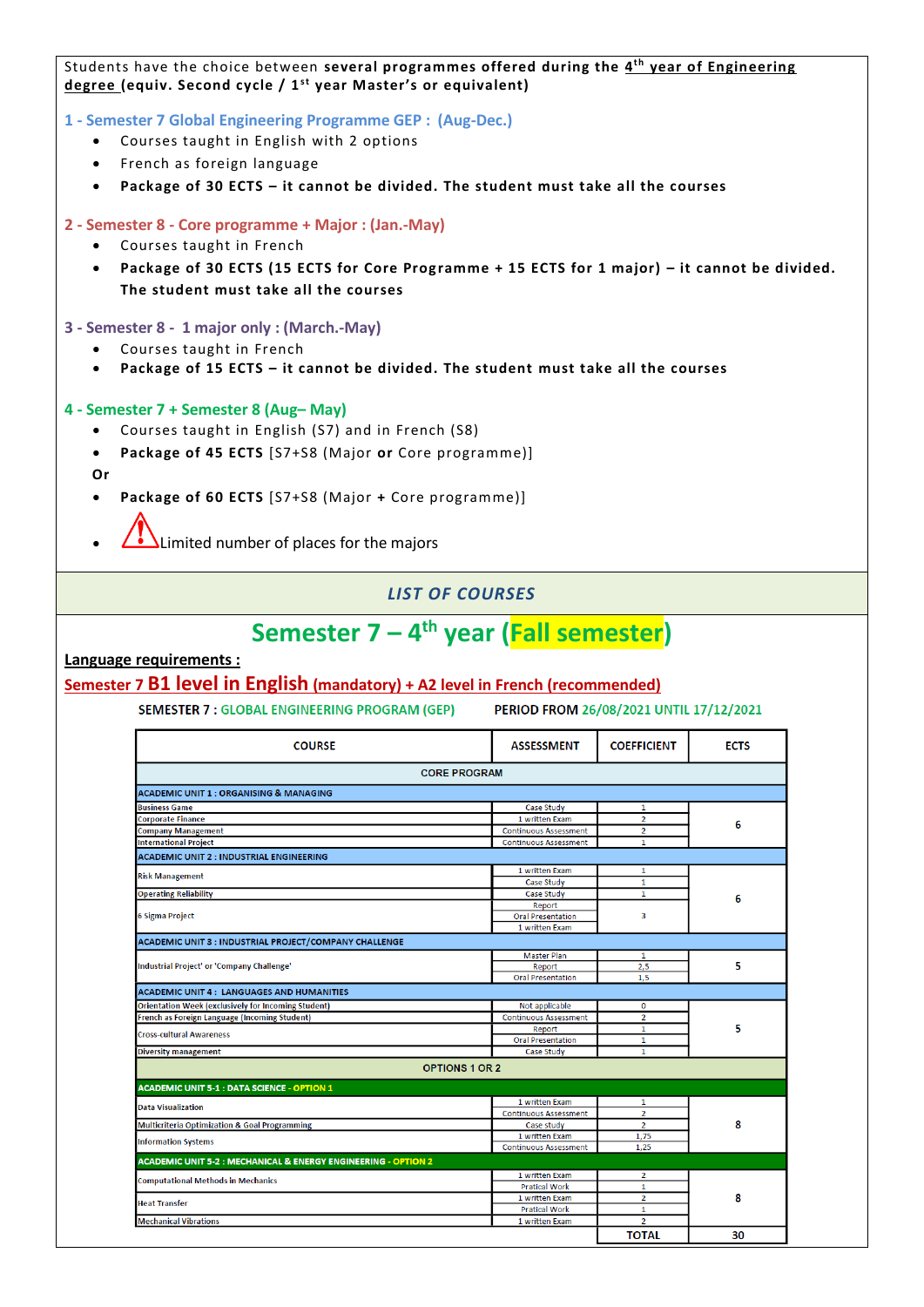# **Semester 8 – 4th year (spring semester)**

**Language requirements :**

# **To apply for the Semester 8, students should have a B1 level in French (mandatory)**

| <b>SEMESTRE 8 - CORE PROGRAM + MAJOR</b><br>(January to May 2022) |                                                     |                |  |
|-------------------------------------------------------------------|-----------------------------------------------------|----------------|--|
| <b>SPRING SEMESTRE COURSES = 30 ECTS</b>                          |                                                     |                |  |
| <b>ACADEMIC UNIT 1:</b>                                           | <b>ACADEMIC UNIT 2:</b>                             |                |  |
| <b>⇒APPLIED STATISTICAL METHODS FOR COMPANIES</b><br>(3 ECTS)     | <b>ORGANISATION &amp; MANAGING</b><br>⇨<br>(4 ECTS) |                |  |
| Analyse de données                                                | Développement Durable                               |                |  |
| Plan d'Expérience                                                 | Systèmes de Management QHSE                         | <b>CORE</b>    |  |
| <b>ACADEMIC UNIT 3:</b>                                           | <b>ACADEMIC UNIT 4:</b>                             | <b>PROGRAM</b> |  |
| <b>⇒INNOVATION &amp; ENTREPRENEURIAT</b><br>(5 ECTS)              | <b>⇒LANGUES ET SCIENCES HUMAINES</b><br>(3 ECTS)    | <b>15 ECTS</b> |  |
| Innovation & Global Marketing                                     | Intercultural Management                            |                |  |
| Projet 'Innovation & Entrepreunariat'                             | Beeing an Engineer Today                            |                |  |

# **+ 1 Major - Campus EIGSI La Rochelle, France**

| <b>OPTION 1 : CMI (15 ECTS)</b>                       | DPTION 4 : ARSI (15 ECT                            |                |
|-------------------------------------------------------|----------------------------------------------------|----------------|
| $\Rightarrow$ MECHANICAL DESIGN AND INDUSTRIALISATION | $\Rightarrow$ NETWORK & INFORMATION SYSTEMS DESIGN |                |
| Méthodes générales de conception (PLM)                | Principes fondamentaux des réseaux                 |                |
| Matériaux métalliques                                 | Systèmes d'exploitation                            |                |
| Composants et transmission de puissance               | Systèmes de télécommunications                     |                |
| Calcul de structure                                   | Réseaux d'accès                                    |                |
| Méthodes, transformations et contrôles                | Technologies IP et Internet                        |                |
| Ingénierie d'industrialisation virtuelle              | Technologies du Web (partie 1)                     |                |
| Projet de conception (partie 1)                       | Veille technologique                               |                |
| OPTION 2 : E&E (15 ECTS)                              | <b>OPTION 5: MECA (15 ECTS)</b>                    |                |
| <b>⇒ENERGY &amp; ENVIRONMENT</b>                      | $\Rightarrow$ MECHATRONIC                          |                |
| Vecteurs énergétiques                                 | Introduction à la mécatronique                     |                |
| Energies renouvelables                                | Composants et contrôle/commande (partie 1)         | <b>MAJORS</b>  |
| Energies non-renouvelables                            | Aspects multiphysiques                             | <b>15 ECTS</b> |
| Conception des systèmes énergétiques                  | Comportement dynamique (partie 1)                  |                |
| Impacts environnementaux                              |                                                    |                |
| OPTION 3 : PI (15 ECTS)                               | <b>OPTION 6 : EF (15 ECTS)</b>                     |                |
| <b>⇒INDUSTRIAL PERFORMANCE</b>                        | $\Rightarrow$ INDUSTRY 4.0                         |                |
| Sourcing                                              | Gestion et analyse des données                     |                |
| Organisation et gestion de production                 | Réseaux, sécurité & internet des Objets (IoT)      |                |
| Méthodes et Maintenance (Fonctions Supports)          | Chaîne de Valeur                                   |                |
| Organisation et gestion des transports                | Technologies 4.0                                   |                |
| Lean Management (partie 1)                            |                                                    |                |
| <b>Enterprise Resource Planning (ERP)</b>             |                                                    |                |
| Outils stratégique                                    |                                                    |                |
| <b>Team Building</b>                                  |                                                    |                |
|                                                       |                                                    |                |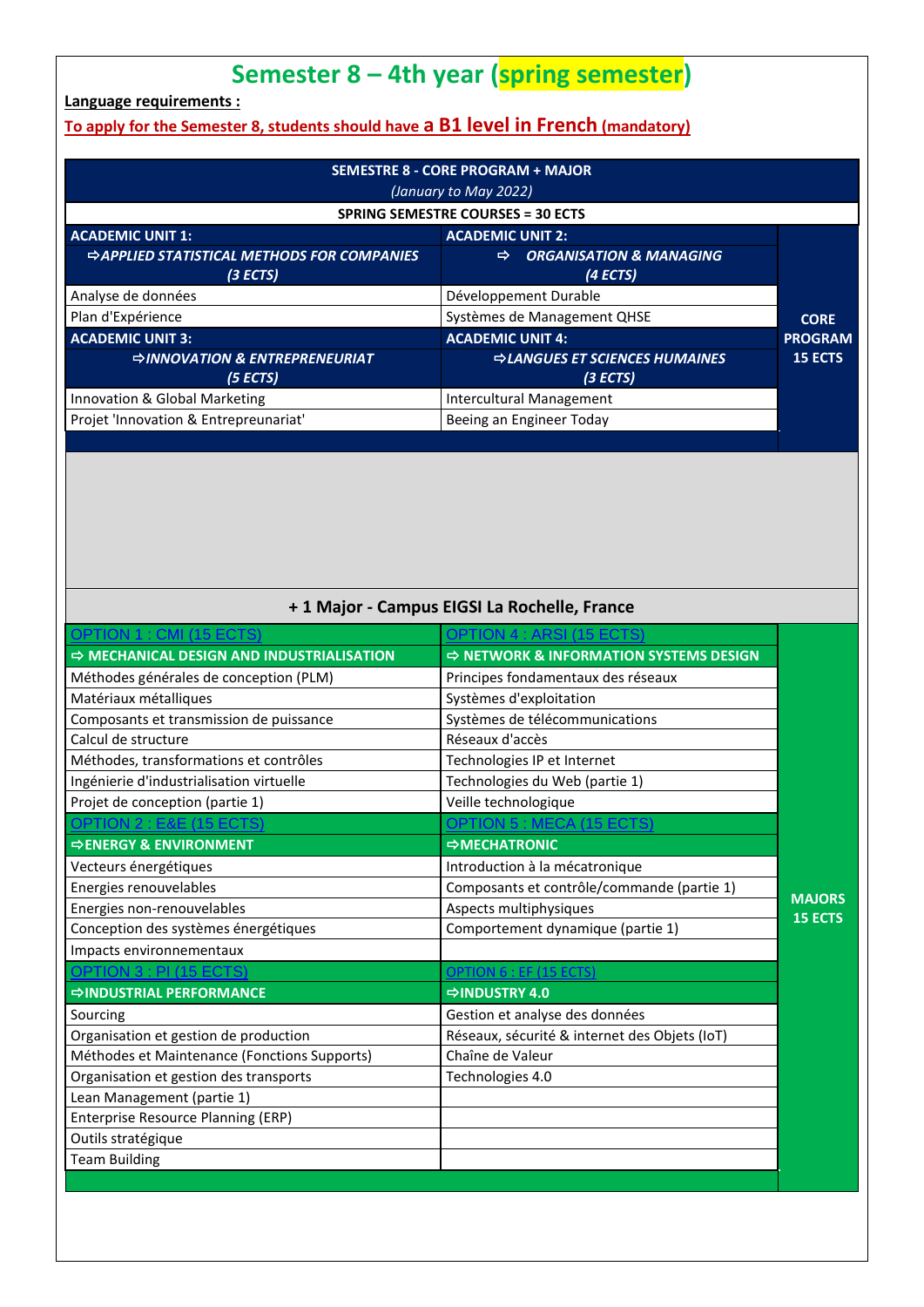| OR : + 1 Major - Campus EIGSI Casablanca, Morocco                              |                                              |                |  |
|--------------------------------------------------------------------------------|----------------------------------------------|----------------|--|
| <b>OPTION 7: MSCIT (Campus CASABLANCA) (15)</b>                                | <b>OPTION 8: BTP (Campus CASABLANCA) (15</b> |                |  |
| <b>ECTS</b>                                                                    | ECTS)                                        |                |  |
| SUPPLY CHAIN AND INTERNATIONAL TRANSPORT<br>$\Rightarrow$<br><b>MANAGEMENT</b> | <b>CONSTRUCTION &amp; PUBLIC WORKS</b><br>⇨  |                |  |
| Organisation logistique                                                        | Procédés généraux de construction            |                |  |
| Dimensions et perspectives logistiques                                         | Topographie                                  |                |  |
| Planification logistique et prévisions                                         | Structures en béton armé                     |                |  |
| Localisation de sites logistiques                                              | Routes, Voieries et Réseaux divers           |                |  |
| Transport international et import/export                                       | Géotechnique                                 |                |  |
| Acteurs et fonctionnement de la chaîne logistique                              | Ambiance acoustique et thermique             | <b>MAJORS</b>  |  |
|                                                                                | Conception de projets                        | <b>15 ECTS</b> |  |
| <b>OPTION 8: IA&amp;BIG DATA (Campus CASABLANCA</b><br>(15 ECTS)               |                                              |                |  |
| <b>ARTIFICIAL INTELLIGENCE AND BIG DATA</b><br>⇨                               |                                              |                |  |
| Ecosystèmes des datas                                                          |                                              |                |  |
| Intelligence artificielle                                                      |                                              |                |  |
| Analyse et visualisation des données                                           |                                              |                |  |
| Sécurités et Ethique                                                           |                                              |                |  |
| Gestion de projet                                                              |                                              |                |  |
|                                                                                |                                              |                |  |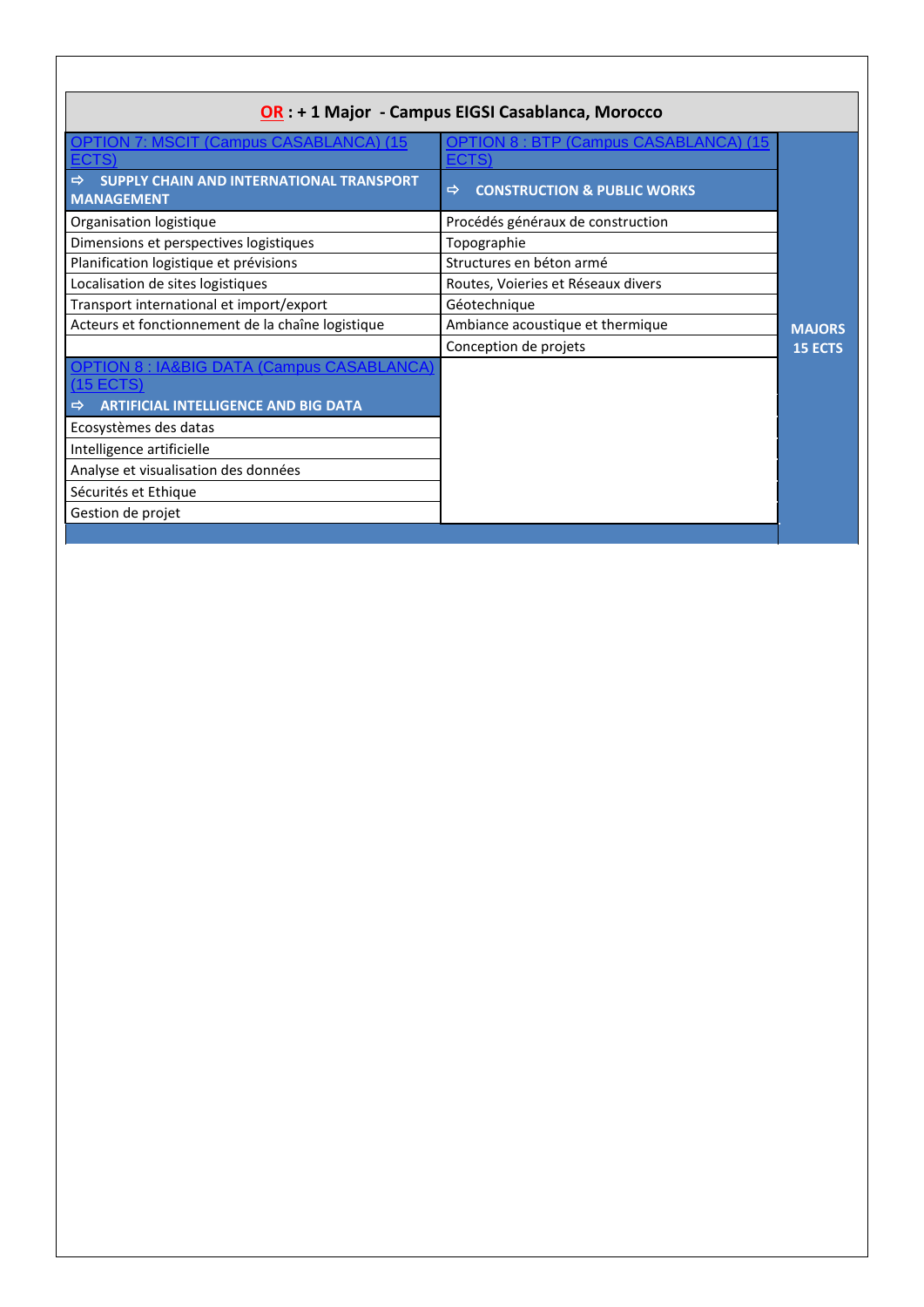### *PRACTICAL INFORMATION*

### *ACCOMMODATION*

EIGSI does not offer housing for exchange students but provides information and a list of external accommodations

**Deadlines through EIGSI : June 1 and December 1**

#### **Contact:**

Housing department - Phone. +33 5 46 45 80 05 - email : [logement@eigsi.fr](mailto:logement@eigsi.fr)

Useful address :

All the information related to accommodation in La Rochelle is available on the school website :

<https://www.eigsi.fr/campus-life/accomodation/?lang=en>

*VISA*

*Students from a country within the European Union*  They do not need residency permits.

*Students from a country outside the European Union :* 

#### *Residency permit*

International students who wish to study at a university in France must have **a long stay visa**. EIGSI provides the documents necessary to obtain this visa. A pre-registration certificate is provided at the start of Campus France procedures.

**The procedure to validate their residence permit must to be made in a maximum of 3 months after their arrival**; They must have a personal postal address in France and a French bank card (the opening of bank account will be made on their arrival. This validation is essential to stay in France on a regular basis.

As soon as registration is completed at EIGSI, a registration certificate is submitted. If they have asked EIGSI to ensure their housing, they will also be provided with a proof of housing.

The visa is usually valid for one year.

**Office Français de l'Immigration et de l'Intégration (OFII - French Immigration Office):** 

Immediately upon arrival at EIGSI, and also 3 months after their arrival, students will carry out procedures required by OFII, pay the tax online (**tax of 1st issue: 50 €)** and validate their Long Stay Visa. This is done on the validation website : <https://administration-etrangers-en-france.interieur.gouv.fr/particuliers/#/> **Online payment by Credit card (visa/Mastercard)**

After payment of the fee, the visa will be validated. A certificate will be sent by email. Students must keep this certificate carefully. It will be necessary for the procedures of registering for Social Security (CPAM), application for housing assistance (CAF) and renewal of residence permit.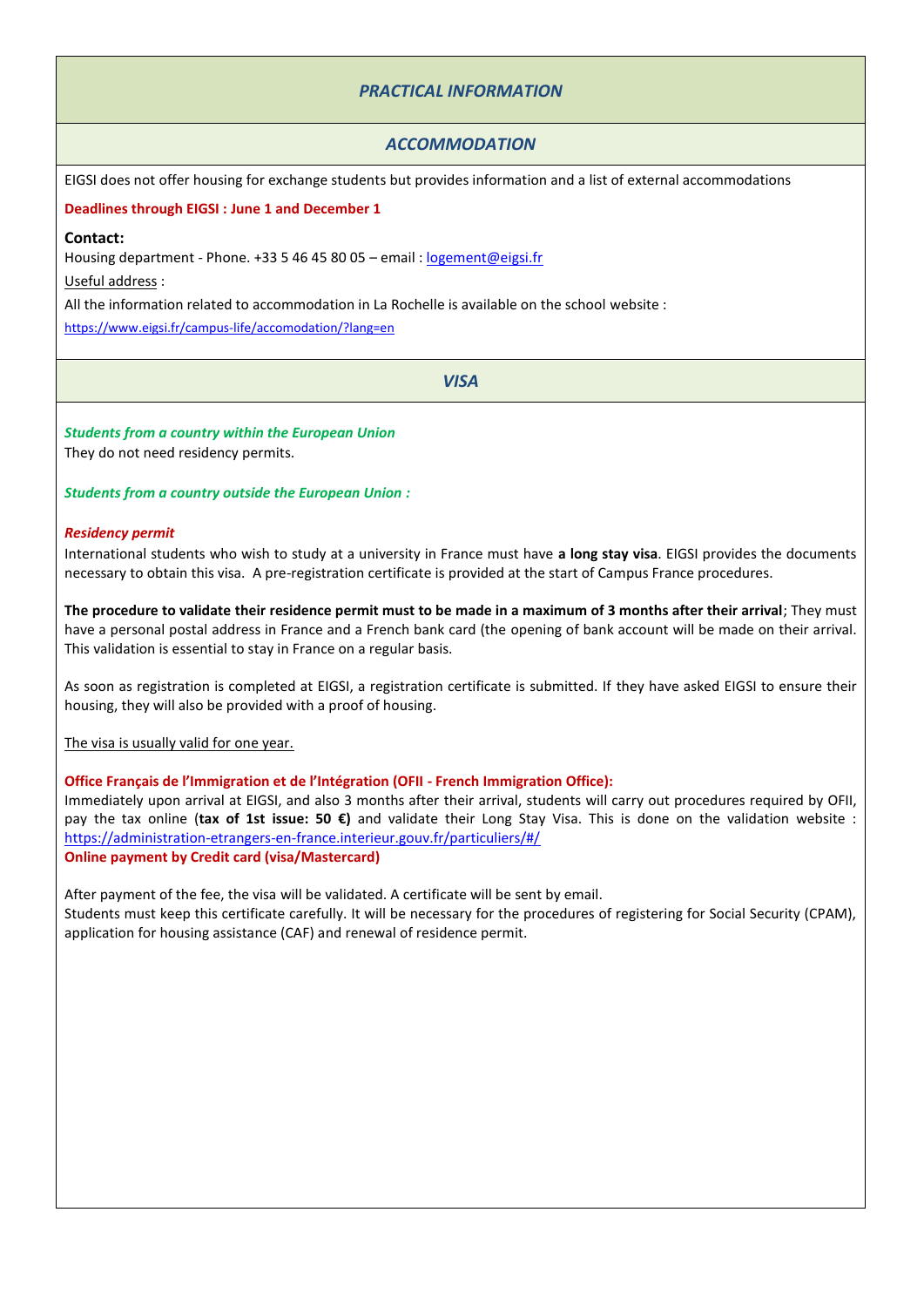### *INSURANCES*

# **Social Security**

### **Students from a country within the European Union**

They are exempted from registration as long as they hold either a European health insurance card (or temporary certificate) and an international private insurance valid for the entire academic year. Students should send social security documents to the International Relations Department by email a[t mobility@eigsi.fr](mailto:mobility@eigsi.fr) once accepted :

- Copy of the **[European Health Insurance Card \(EHIC](https://ec.europa.eu/social/main.jsp?catId=559)** CEAM in French) Compulsory
- Proof of coverage by a conventional healthcare system or private insurance, translated into French or English.

### **Students from a country outside the European Union**

Students must be registered with the general national healthcare system through the **[Caisse d'Assurance Maladie website](https://etudiant-etranger.ameli.fr/#/).** This registration is free of charge.

This affiliation only covers part of the health costs (up to 70%). Some expenses are not covered: hospitalization, optical and dental expenses.

Their birth certificate translated into French is necessary to complete these procedures (Social security, CAF..)

### **Exception: Quebec**

Presentation of a valid form **SE 401 Q 106** exempts students from registering with French social security. Students who come to EIGSI for less than 3 months are not covered by the student health insurance plan. Therefore, they must take out insurance in their home country that is valid in France.

# **"Mutuelle" : Additional healthcare and insurance**

All students are required to take out civil liability insurance.

This insurance is included in renter's insurance, but the coverage is very limited. It is preferable to take out a more complete policy through the "vie étudiante" insurance.

The mandatory state insurance does not cover all healthcare costs. Only **70 to 80% of medical costs are covered. Hospitalisation** costs, **dental care** and **optical costs** are not covered and are very expensive.

In addition, students must take out **civil liability insurance**. This insurance is underwritten in the framework of an insurance company is very limited. It is better to subscribe and complete **student life insurance**, which is more beneficial.

EIGSI also has an agreement with a healthcare insurance provider for students, [SMERRA,](https://smerra.fr/) for **2 Packs Santé (2 health packages) insurance with a 12% discount:**

### • **"Essentielle" health pack and insurance**:

Hospitalisation, general and specialist medical visits, bodily injury, civil liability, medical assistance, medical repatriation and internet risks are covered: approximately €140 per year.

### • **"Confort" health pack and insurance:**

The same coverage as the "Essentielle" health pack + optical and dental costs are also covered: approximately €240 per year.